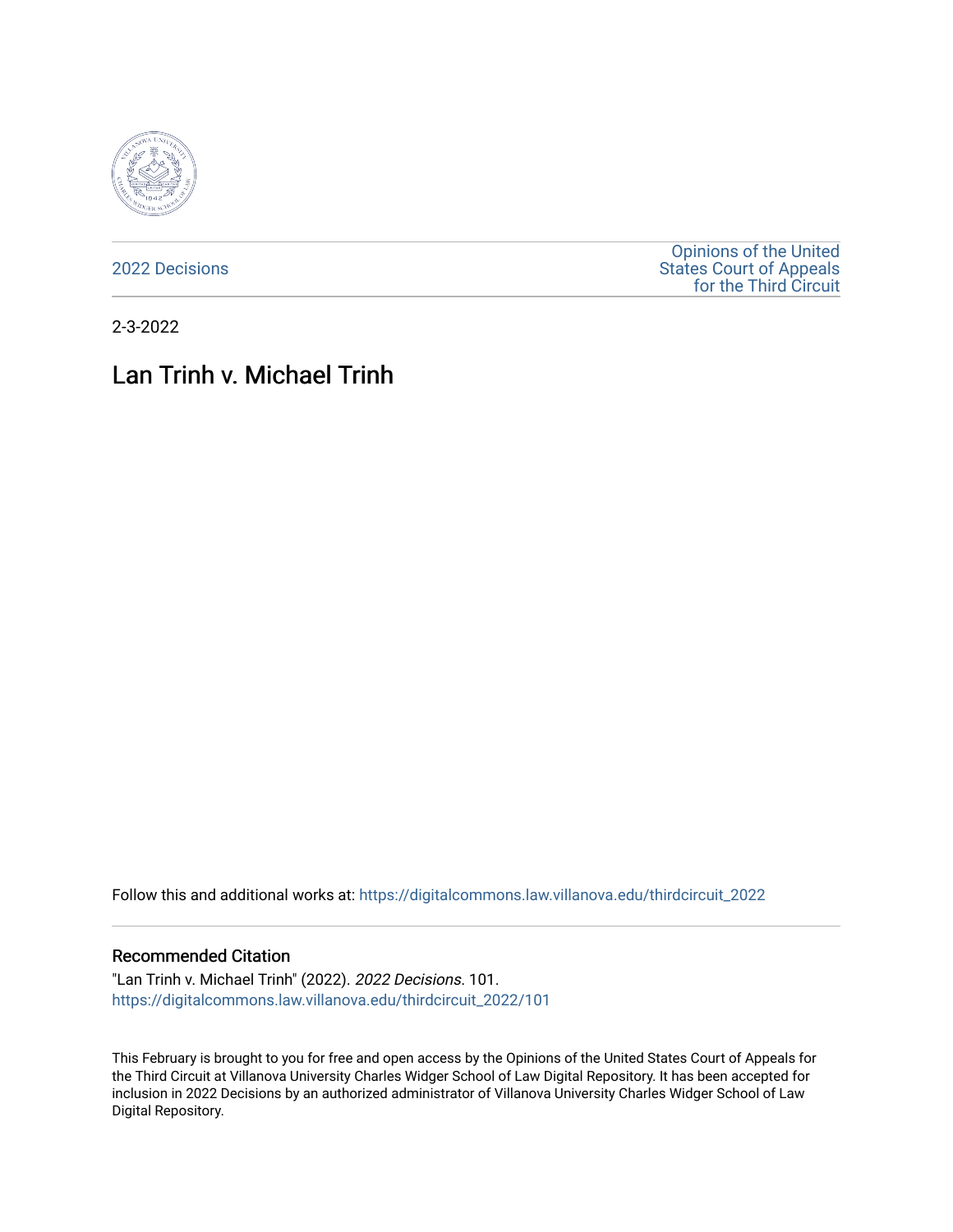#### **NOT PRECEDENTIAL**

### UNITED STATES COURT OF APPEALS FOR THE THIRD CIRCUIT

\_\_\_\_\_\_\_\_\_\_\_

No. 19-2336 \_\_\_\_\_\_\_\_\_\_

# LAN TU TRINH, Appellant

v.

## MICHAEL TRINH \_\_\_\_\_\_\_\_\_\_\_\_\_\_\_\_\_\_\_\_\_\_\_\_\_\_\_\_\_\_\_\_\_\_\_\_

On Appeal from the United States District Court for the Eastern District of Pennsylvania (D.C. Civil Action No. 2-19-cv-01945) District Judge: Honorable Cynthia M. Rufe

Submitted Pursuant to Third Circuit LAR 34.1(a) February 1, 2022

\_\_\_\_\_\_\_\_\_\_\_\_\_\_\_\_\_\_\_\_\_\_\_\_\_\_\_\_\_\_\_\_\_\_\_\_

Before: KRAUSE, BIBAS and SCIRICA, Circuit Judges

(Opinion filed February 3, 2022) \_\_\_\_\_\_\_\_\_\_\_

> OPINION\* \_\_\_\_\_\_\_\_\_\_\_

PER CURIAM

<sup>\*</sup> This disposition is not an opinion of the full Court and pursuant to I.O.P. 5.7 does not constitute binding precedent.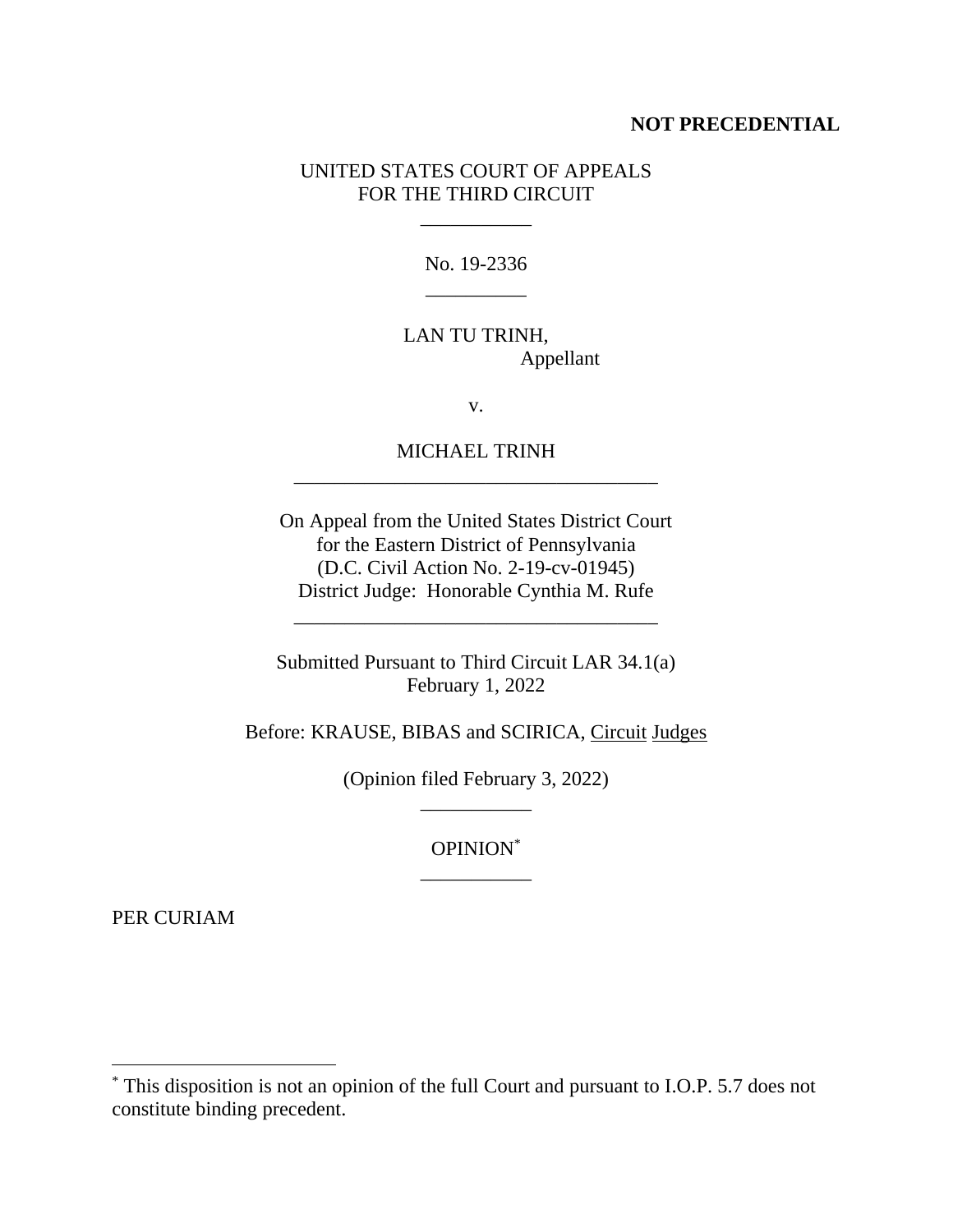Lan Tu Trinh appeals from an order of the United States District Court for the Eastern District of Pennsylvania, which dismissed for lack of subject matter jurisdiction her complaint against Michael Trinh.

Trinh's complaint alleged that Michael Trinh "committed fraudulent acts and participated in criminal activity to steal [her] properties in [state] court proceedings." Dkt. #1 at 6. The cover sheet and the complaint claim "Federal Question" jurisdiction and state that the federal question is "investigation." Dkt. #1 at 2, 4. For relief, Trinh requested that the court "stop the fraudulent and criminal activities so that [she] can have a peaceful and normal life." Dkt. #1 at 6.

The District Court sua sponte dismissed Trinh's complaint without prejudice for lack of subject matter jurisdiction. The Court noted that the complaint was "the third action that Lan Trinh has filed in this Court in recent months against Michael Trinh in connection with what appears to be a family business dispute." Dkt. #4 at n.1. The Court explained that Trinh had failed to allege any basis for a claim under federal law or diversity jurisdiction, as was the case in her other actions. Trinh timely appealed.

We have appellate jurisdiction pursuant to 28 U.S.C. § 1291. Our review of the District Court's dismissal for lack of subject matter jurisdiction is plenary. FOCUS v. Allegheny Cnty. Ct. of Common Pleas, 75 F.3d 834, 839-40 (3d Cir. 1996).

As we explained in Trinh's other appeals, "In order to have subject matter jurisdiction, a District Court must be able to exercise either federal question jurisdiction or diversity jurisdiction. See 28 U.S.C. §§ 1331-1332." Trinh v. Off. of Recs. City of Phila., 779 F. App'x 118, 119-20 (3d Cir. 2019); see also Trinh v. Fineman, 784 F. App'x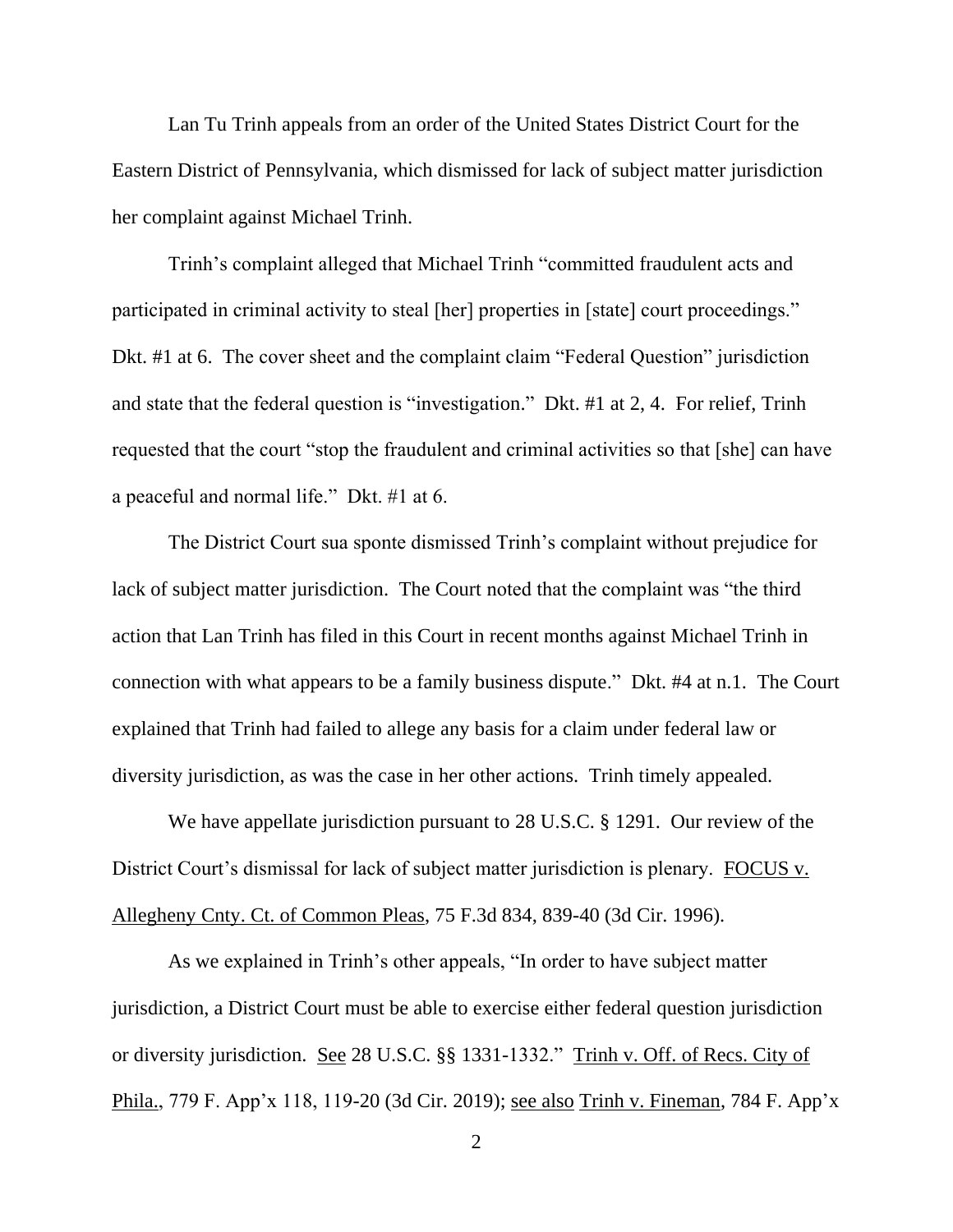116, 117 (3d Cir. 2019). As the plaintiff in this case, Trinh was required to plead the grounds for jurisdiction. See Fed. R. Civ. P. 8(a)(1); Lincoln Benefit Life Co. v. AEI Life, LLC, 800 F.3d 99, 106 (3d Cir. 2015). Pursuant to § 1332(a)(1), federal district courts have subject matter jurisdiction when there is diversity of citizenship between the parties and the amount in controversy exceeds \$75,000. To establish diversity of citizenship, "diversity must be complete; that is, no plaintiff can be a citizen of the same state as any of the defendants." Midlantic Nat'l Bank v. Hansen, 48 F.3d 693, 696 (3d Cir. 1995). Here, as was the case in Trinh's prior lawsuits, the District Court again concluded that all parties are citizens of Pennsylvania. ECF No. 4 at 1. Trinh has not challenged that conclusion in her brief, and we see no basis for such a challenge.

Nor has Trinh shown subject matter jurisdiction based on a federal question pursuant to § 1331. For federal question jurisdiction to exist, "the party asserting jurisdiction must satisfy the 'well-pleaded complaint rule,' which mandates that the grounds for jurisdiction be clear on the face of the pleading that initiates the case." Goldman v. Citigroup Glob. Mkts. Inc., 834 F.3d 242, 249 (3d Cir. 2016). Trinh did not refer to any federal law in her complaint and her vague assertions concerning "fraudulent acts" regarding a property dispute are insufficient to invoke federal jurisdiction. See, e.g., Fabrica de Muebles J.J. Alvarez, Incorporado v. Inversiones Mendoza, Inc., 682 F.3d 26, 33-34 (1st Cir. 2012).<sup>1</sup>

<sup>&</sup>lt;sup>1</sup> To the extent that Trinh sought to impose criminal liability on Michael Trinh, she lacked standing to do so. See Linda R.S. v. Richard D., 410 U.S. 614, 619 (1973).